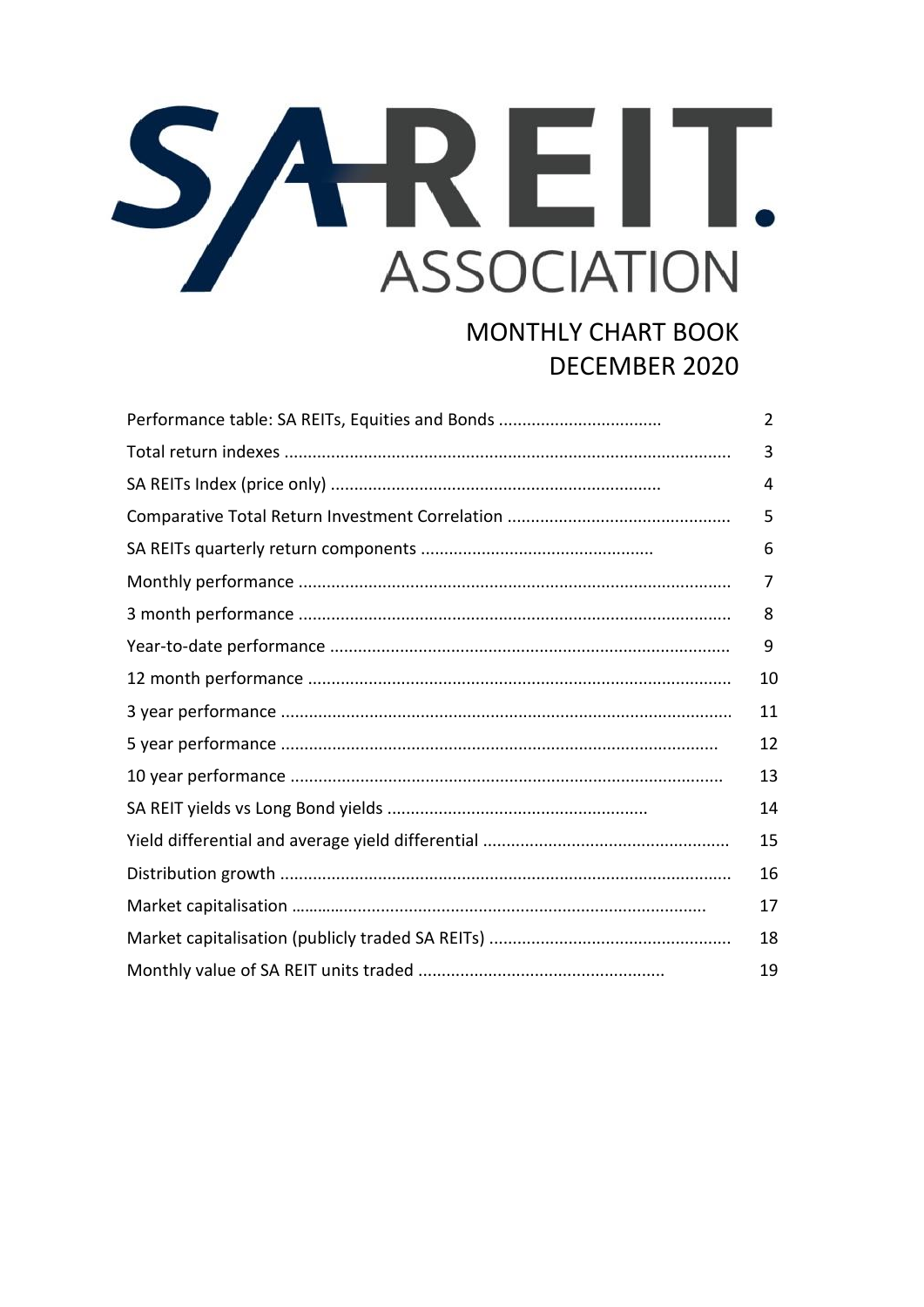## **PERFORMANCE**

| Period               | SA REITs <sup>1</sup> | All Share <sup>2</sup> | All Bond <sup>2</sup> |  |
|----------------------|-----------------------|------------------------|-----------------------|--|
| 2010                 |                       |                        |                       |  |
| Q1                   | 9.8%                  | 4.5%                   | 4.4%                  |  |
| Q2                   | 1.1%                  | $-8.2%$                | 1.1%                  |  |
| Q3<br>Q4             | 13.5%<br>3.2%         | 13.3%<br>9.5%          | 8.0%<br>0.7%          |  |
| Year                 | 29.9%                 | 19.0%                  | 15.0%                 |  |
| 2011                 |                       |                        |                       |  |
| Q1                   | $-2.0%$               | 1.1%                   | $-1.6%$               |  |
| Q <sub>2</sub>       | 4.9%                  | $-0.6%$                | 3.9%                  |  |
| Q3                   | 2.3%                  | $-5.8%$                | 2.8%                  |  |
| Q4<br>Year           | 3.3%<br>8.6%          | 8.4%<br>2.6%           | 3.5%<br>8.8%          |  |
| 2012                 |                       |                        |                       |  |
| Q1                   | 8.1%                  | 6.0%                   | 2.4%                  |  |
| Q <sub>2</sub>       | 10.1%                 | 1.0%                   | 5.2%                  |  |
| Q3                   | 11.3%                 | 7.3%                   | 5.0%                  |  |
| Q4                   | 2.9%                  | 10.3%                  | 2.6%                  |  |
| Year<br>2013         | 36.3%                 | 26.7%                  | 16.0%                 |  |
| Q1                   | 8.5%                  | 2.5%                   | 0.9%                  |  |
| Q <sub>2</sub>       | $-0.2%$               | $-0.2%$                | $-2.3%$               |  |
| Q3                   | $-2.1%$               | 12.5%                  | 1.9%                  |  |
| Q4                   | 1.0%                  | 5.5%                   | 0.1%                  |  |
| Year<br>2014         | 7.2%                  | 21.4%                  | 0.6%                  |  |
| Q1                   | 1.5%                  | 4.3%                   | 0.9%                  |  |
| Q2                   | 5.1%                  | 7.2%                   | 2.5%                  |  |
| Q3                   | 6.3%                  | $-2.1%$                | 2.2%                  |  |
| Q4                   | 12.6%                 | 1.4%                   | 4.2%                  |  |
| Year                 | 27.7%                 | 10.9%                  | 10.1%                 |  |
| 2015<br>Q1           | 14.6%                 | 5.8%                   | 3.0%                  |  |
| Q2                   | $-6.7%$               | $-0.2%$                | $-1.4%$               |  |
| Q3                   | 4.6%                  | $-2.1%$                | 1.1%                  |  |
| Q4                   | $-5.9%$               | 1.7%                   | $-6.4%$               |  |
| Year                 | 5.2%                  | 5.1%                   | $-3.9%$               |  |
| 2016                 |                       |                        |                       |  |
| Q1<br>Q2             | 10.3%<br>1.5%         | 3.9%<br>0.4%           | 6.6%<br>4.4%          |  |
| Q3                   | 0.4%                  | 0.5%                   | 3.4%                  |  |
| Q4                   | 2.1%                  | $-2.1%$                | 0.3%                  |  |
| Year                 | 14.7%                 | 2.6%                   | 15.4%                 |  |
| 2017                 |                       |                        |                       |  |
| Q1<br>Q <sub>2</sub> | 3.8%                  | 3.8%<br>$-0.4%$        | 2.5%                  |  |
| Q3                   | $-1.3%$<br>3.8%       | 8.9%                   | 1.5%<br>3.7%          |  |
| Q4                   | 6.7%                  | 7.4%                   | 2.2%                  |  |
| Year                 | 13.5%                 | 21.0%                  | 10.2%                 |  |
| 2018                 |                       |                        |                       |  |
| Q1<br>Q <sub>2</sub> | $-14.5%$<br>$-3.0%$   | $-6.0%$<br>4.5%        | 8.1%<br>$-3.8%$       |  |
| Q3                   | $-1.7%$               | $-2.2%$                | 0.8%                  |  |
| Q4                   | $-2.9%$               | $-4.9%$                | 2.8%                  |  |
| Year                 | $-20.8%$              | $-8.5%$                | 7.7%                  |  |
| 2019                 |                       |                        |                       |  |
| Q1<br>Q2             | $-0.3%$<br>3.6%       | 8.0%<br>3.9%           | 3.8%<br>3.7%          |  |
| Q3                   | $-6.4%$               | $-4.6%$                | 0.8%                  |  |
| Q4                   | 0.7%                  | 4.6%                   | 1.7%                  |  |
| Year                 | $-2.6%$               | 12.0%                  | 10.3%                 |  |
| 2020                 |                       |                        |                       |  |
| January              | $-4.2%$               | $-1.7%$                | 1.2%                  |  |
| February<br>March    | $-17.6%$<br>$-37.0%$  | $-9.0%$<br>$-12.1%$    | $-0.1%$<br>$-9.7%$    |  |
| April                | 6.6%                  | 14.0%                  | 3.9%                  |  |
| May                  | $-3.9%$               | 0.3%                   | 7.0%                  |  |
| June                 | 15.8%                 | 7.7%                   | $-1.1%$               |  |
| July                 | $-3.4%$               | 2.6%                   | 0.6%                  |  |
| August               | $-8.2%$               | $-0.3%$                | 0.9%                  |  |
| September<br>October | $-0.7%$<br>$-6.6%$    | $-1.6%$<br>$-4.7%$     | 0.0%<br>0.9%          |  |
| November             | 15.1%                 | 10.5%                  | 3.3%                  |  |
| December             | 11.3%                 | 4.2%                   | 2.4%                  |  |
| Year-to-date         | $-37.9%$              | 7.0%                   | 8.7%                  |  |

*1) Source = Bridge Fund Managers (index excludes property developers and non-SA REITs)*

*2) Source = IRESS*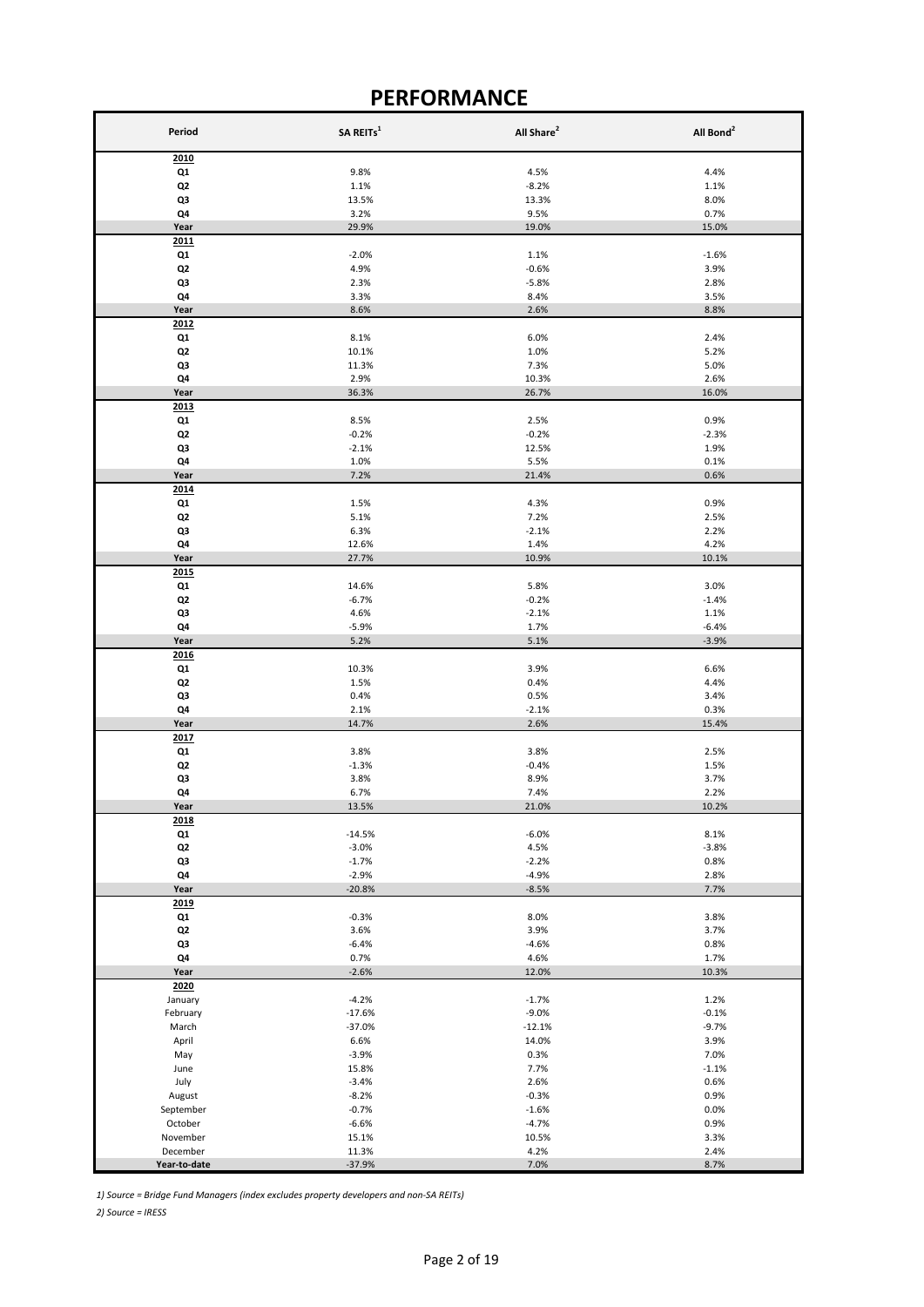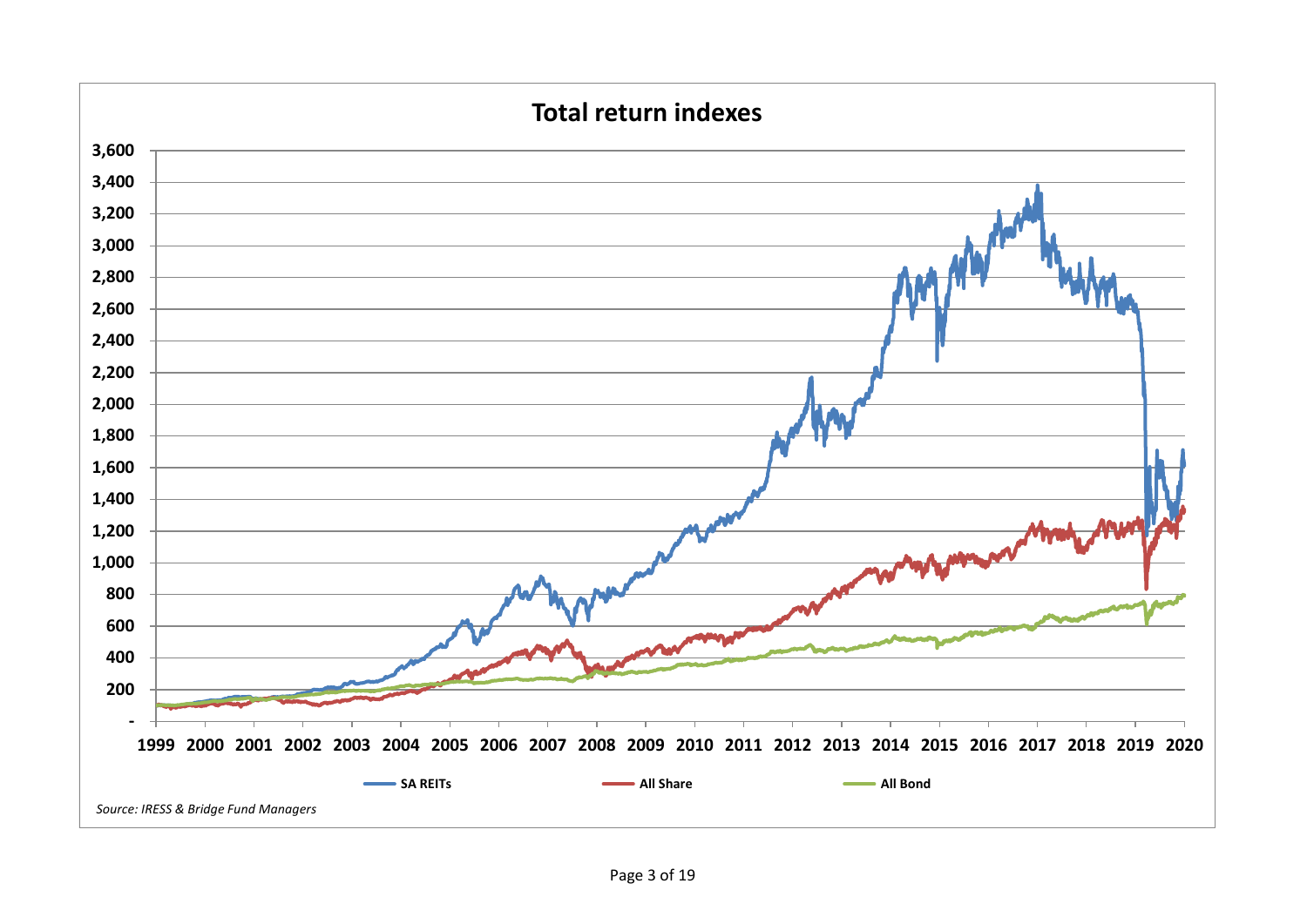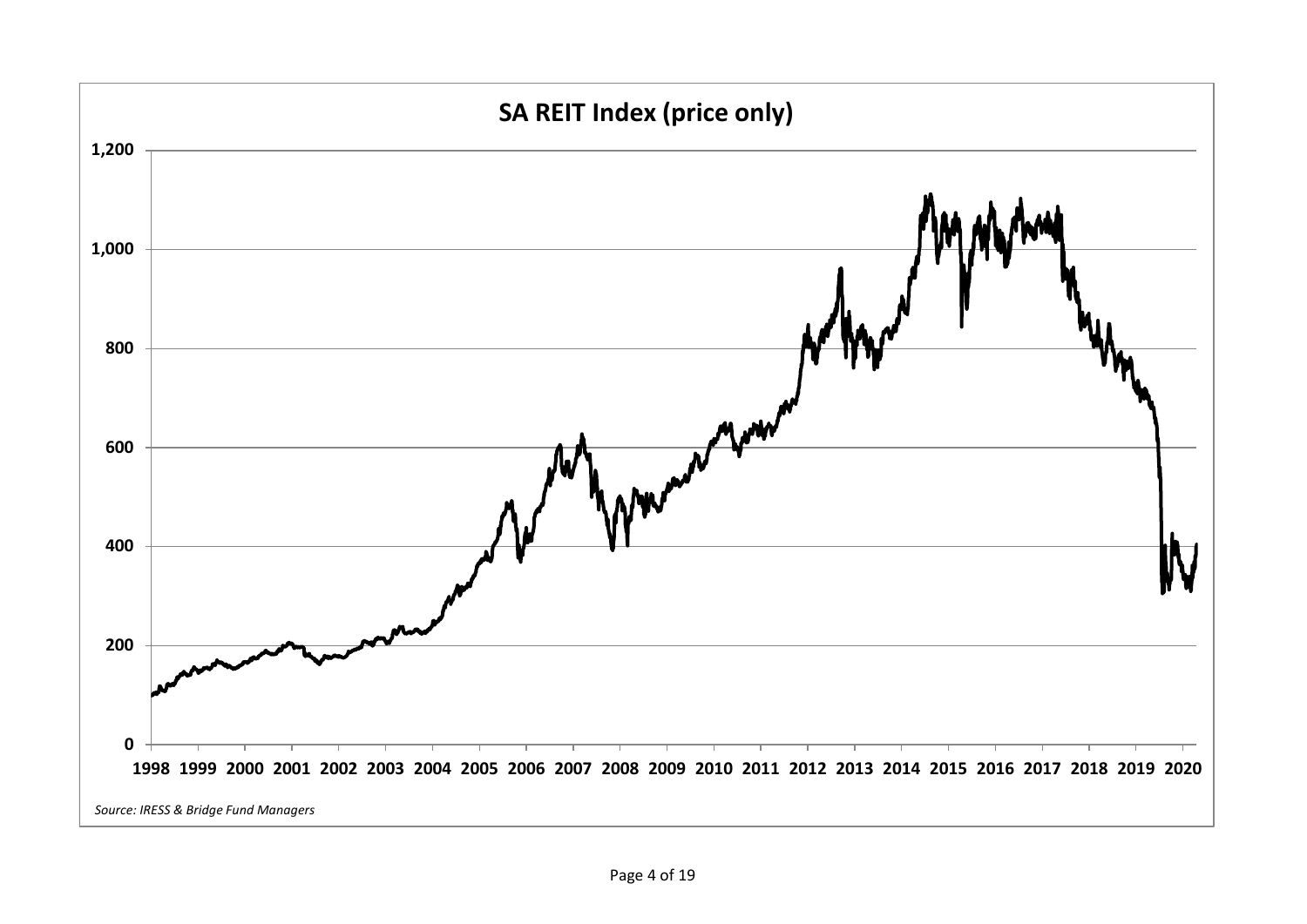## **Comparative Total Return Investment Correlation**

|                       | <b>SA REITS</b>                                             | FTSE/JSE: All Share | <b>All Bond</b> | FTSE/JSE: Financials | FTSE/JSE: Industrials | FTSE/JSE: Top 40 | FTSE/JSE: Small Cap |  |  |
|-----------------------|-------------------------------------------------------------|---------------------|-----------------|----------------------|-----------------------|------------------|---------------------|--|--|
|                       | Data period for upper right : December 2010 - December 2020 |                     |                 |                      |                       |                  |                     |  |  |
| <b>SA REITS</b>       | $1.00\,$                                                    | 0.51                | 0.55            | 0.75                 | 0.65                  | 0.44             | 0.77                |  |  |
| FTSE/JSE: All Share   | 0.68                                                        | 1.00                | 0.26            | 0.71                 | 0.67                  | 0.93             | 0.67                |  |  |
| All Bond              | 0.51                                                        | 0.28                | 1.00            | 0.54                 | 0.51                  | 0.26             | 0.43                |  |  |
| FTSE/JSE: Financials  | 0.81                                                        | 0.74                | 0.59            | $1.00\,$             | 0.88                  | 0.76             | 0.84                |  |  |
| FTSE/JSE: Industrials | 0.74                                                        | 0.67                | 0.57            | 0.90                 | 1.00                  | 0.71             | 0.78                |  |  |
| FTSE/JSE: Top 40      | 0.61                                                        | 0.94                | 0.33            | 0.80                 | 0.72                  | $1.00\,$         | 0.65                |  |  |
| FTSE/JSE: Small Cap   | 0.85                                                        | 0.72                | 0.44            | 0.85                 | 0.79                  | 0.70             | 1.00                |  |  |
|                       | Data period for lower left : December 2015 - December 2020  |                     |                 |                      |                       |                  |                     |  |  |

*Source: Bridge Fund Managers*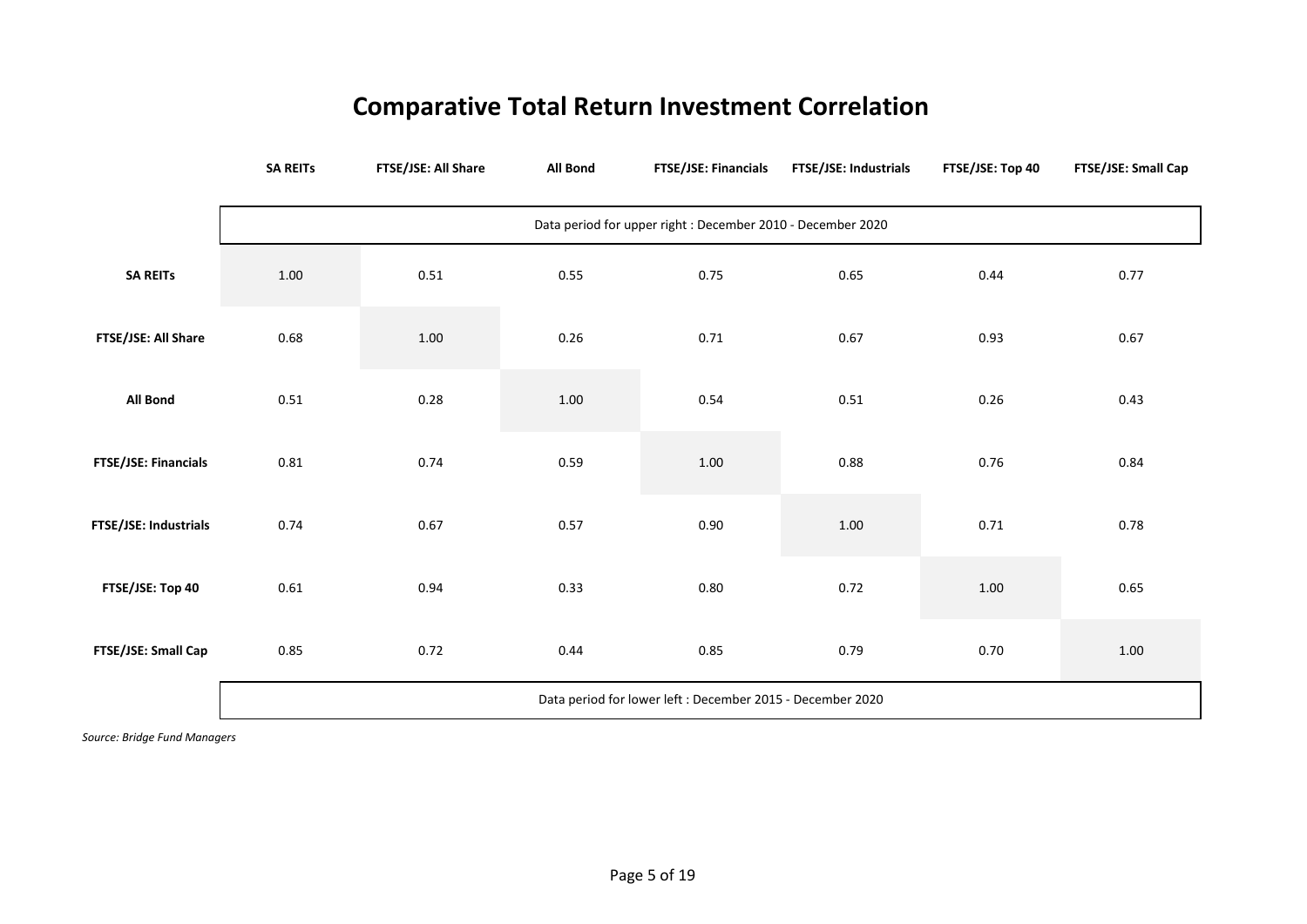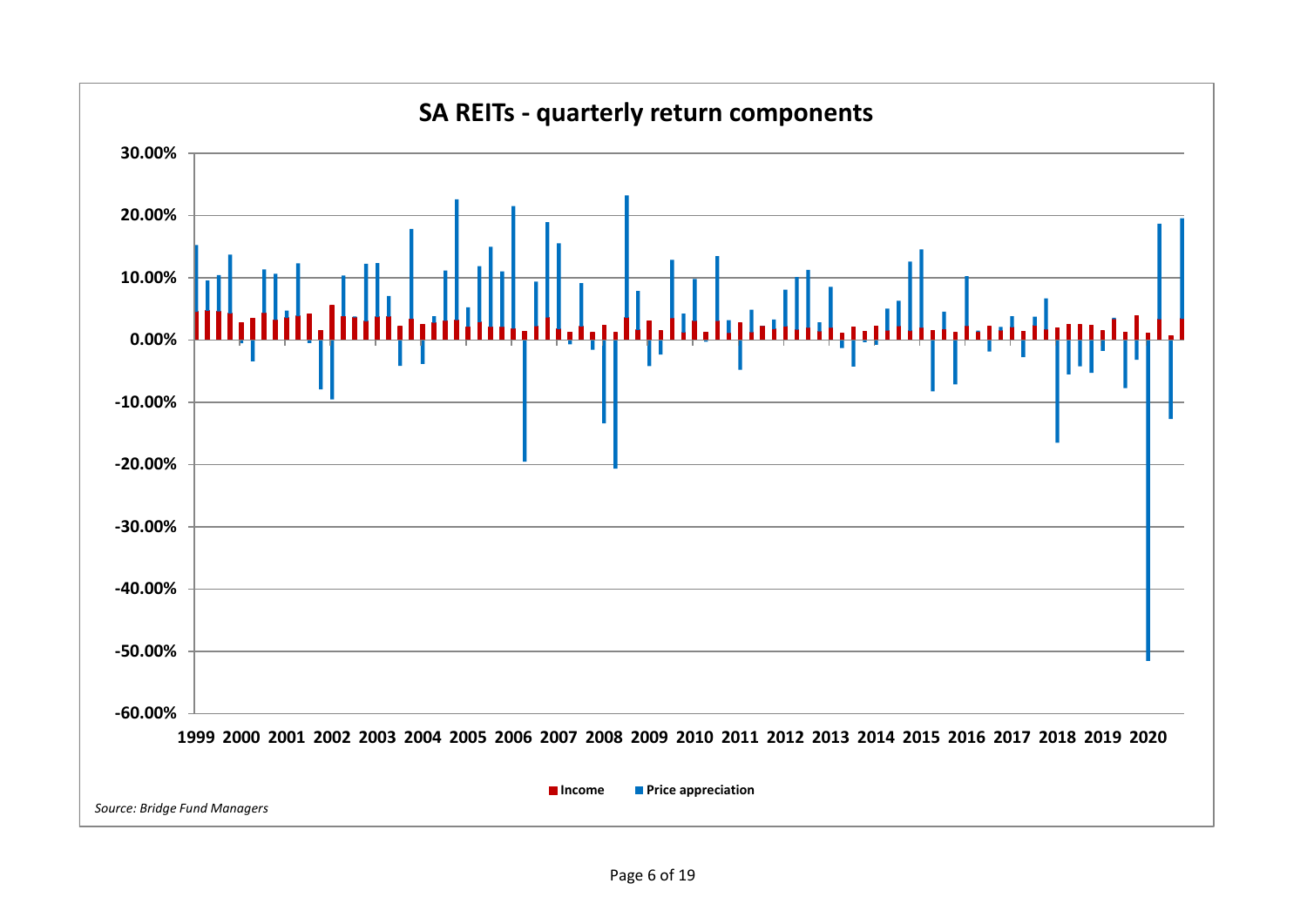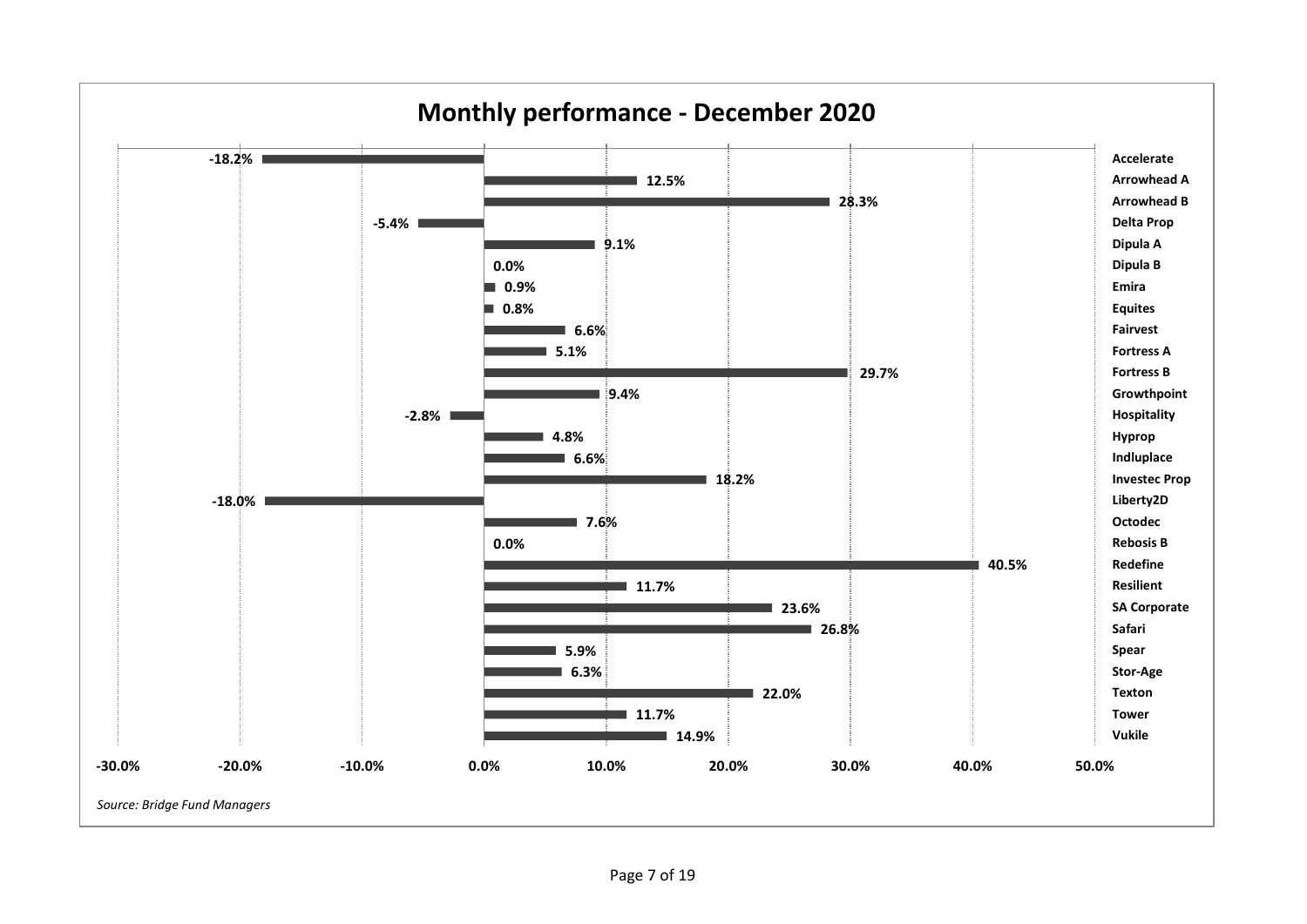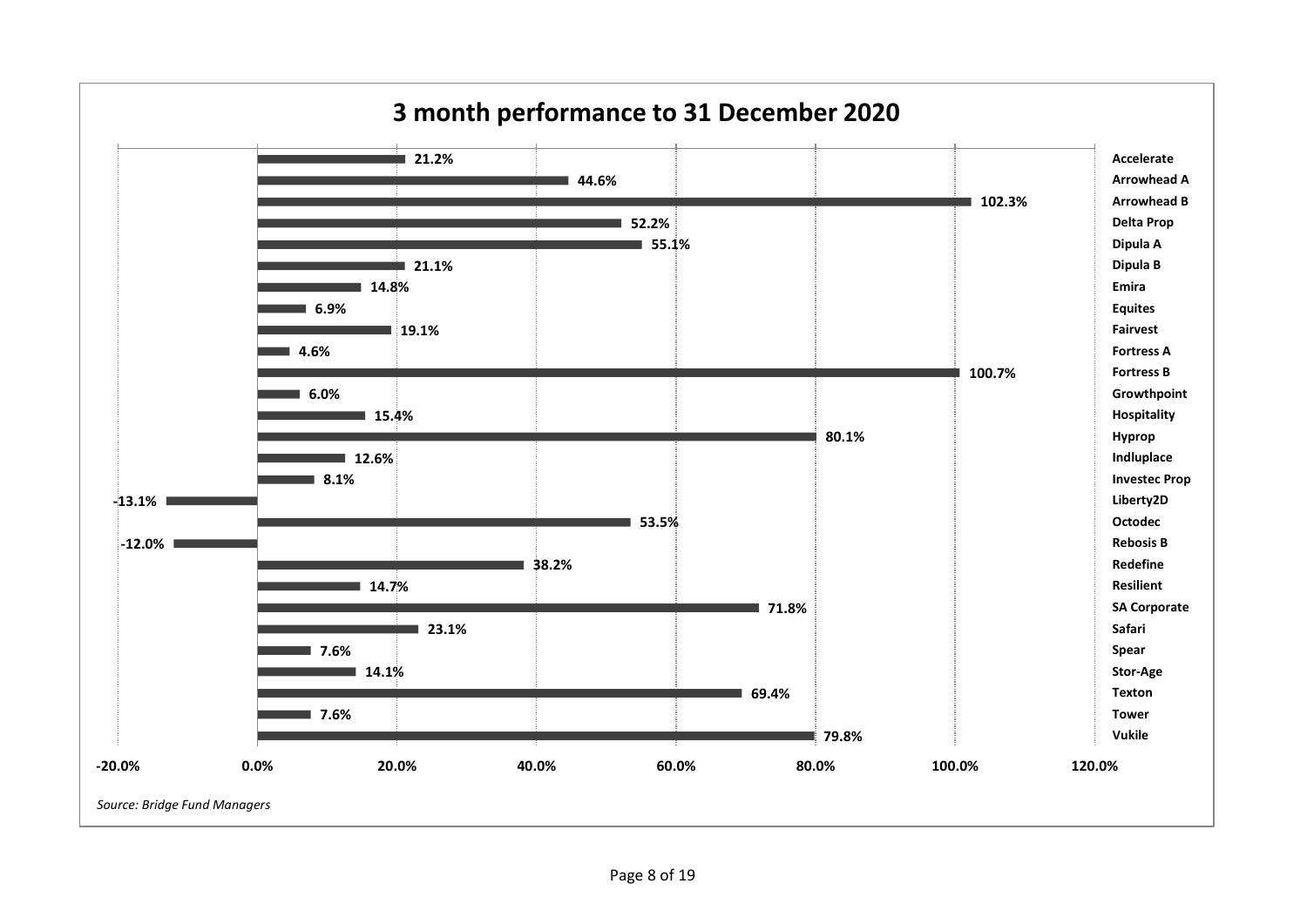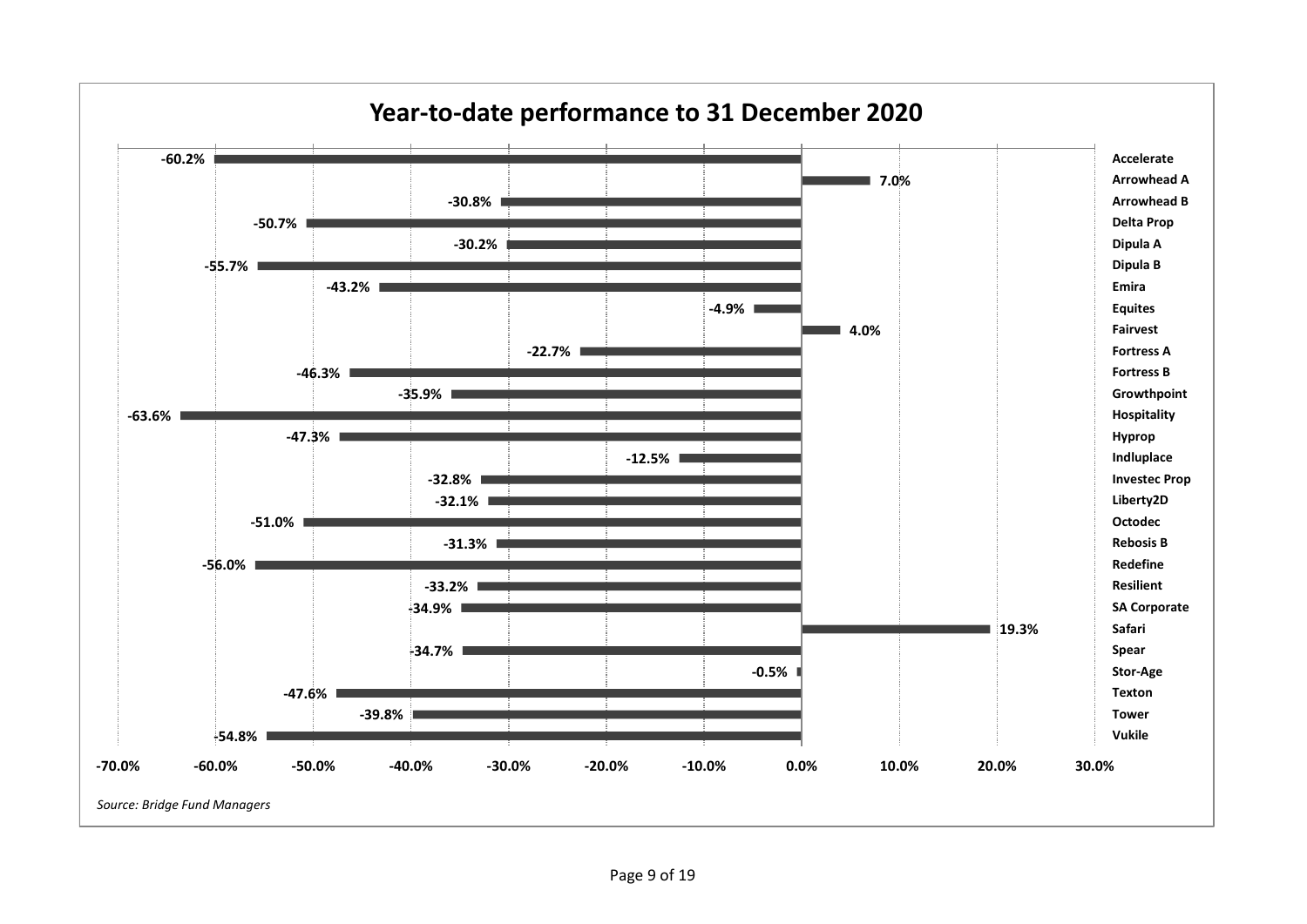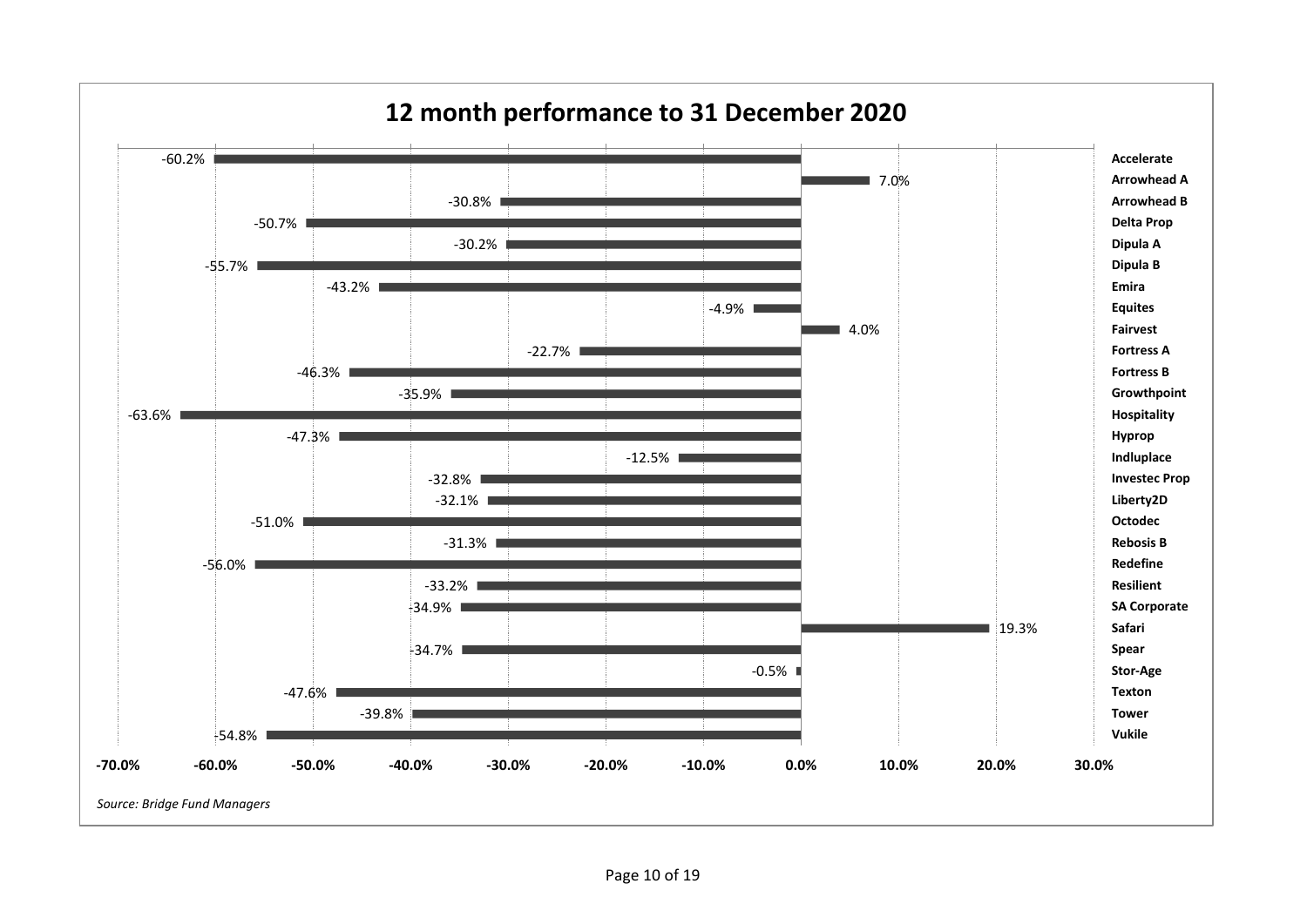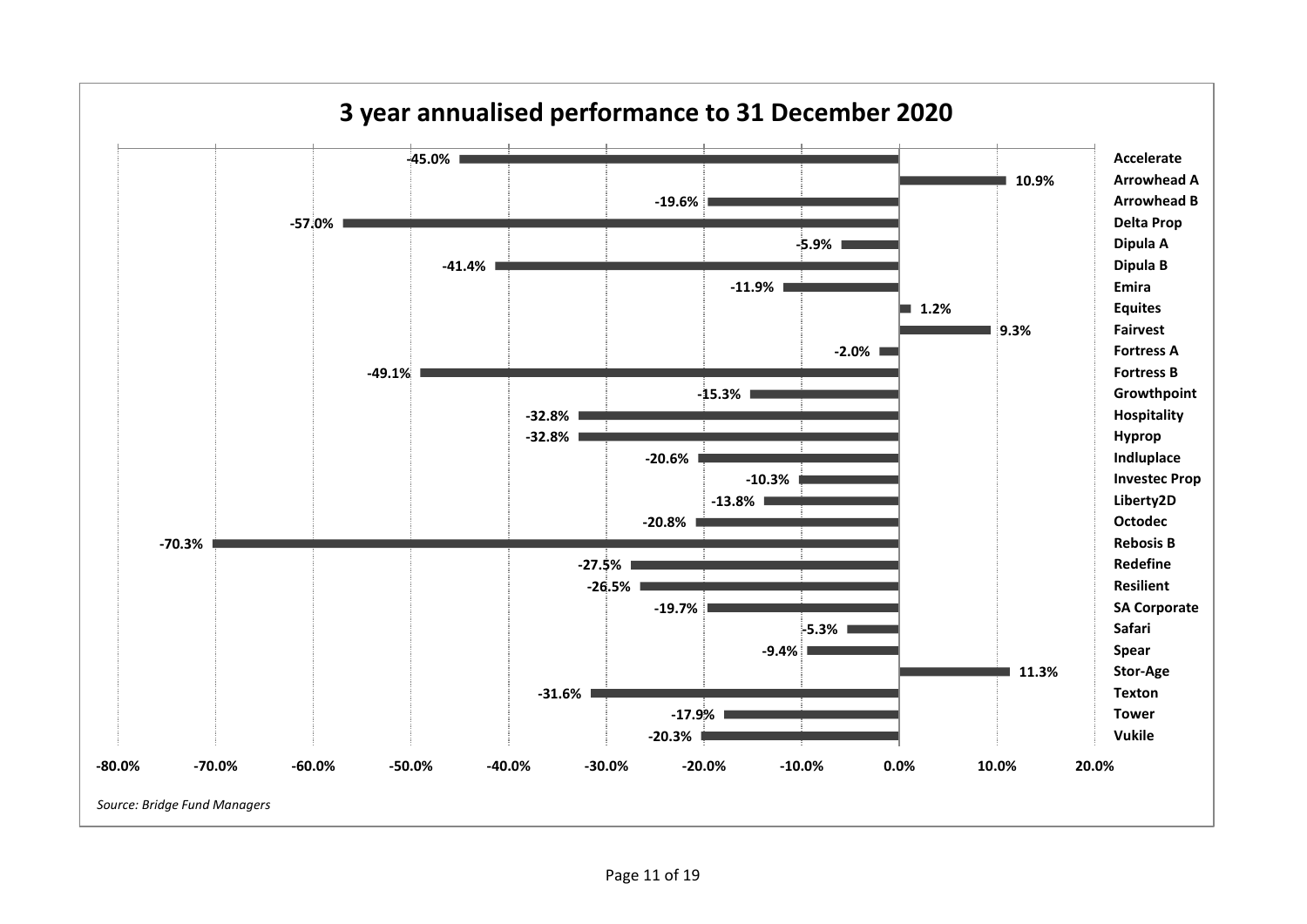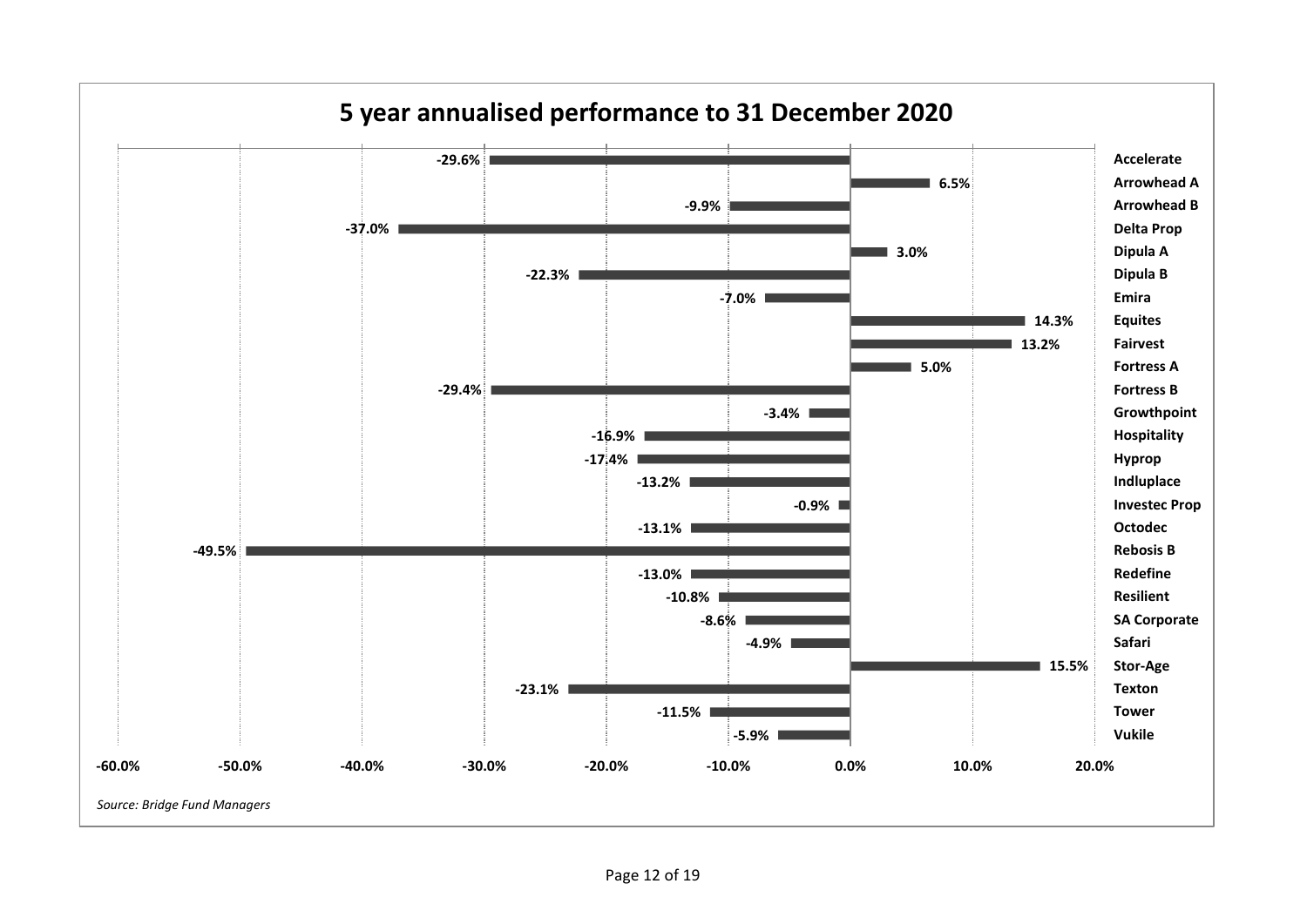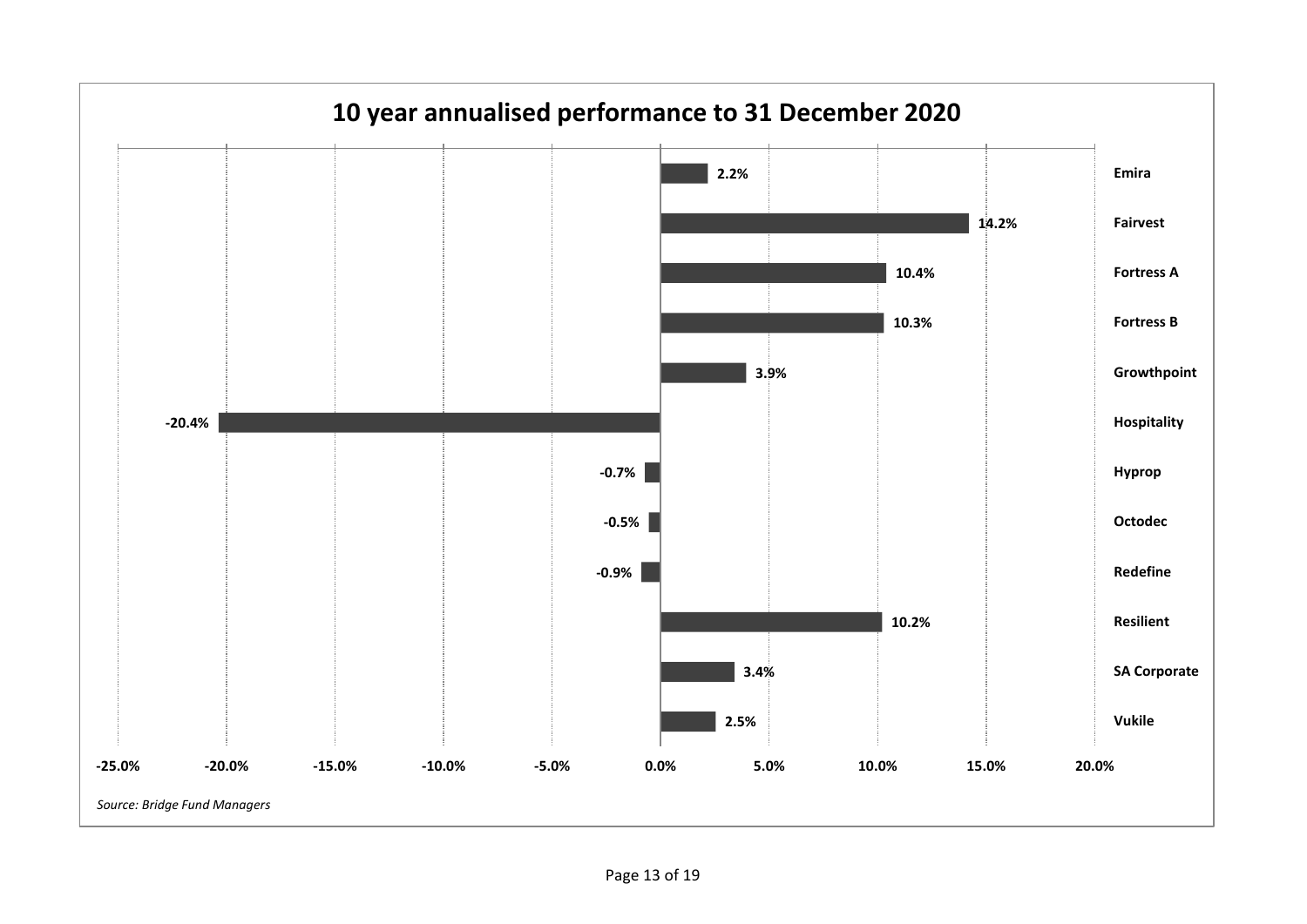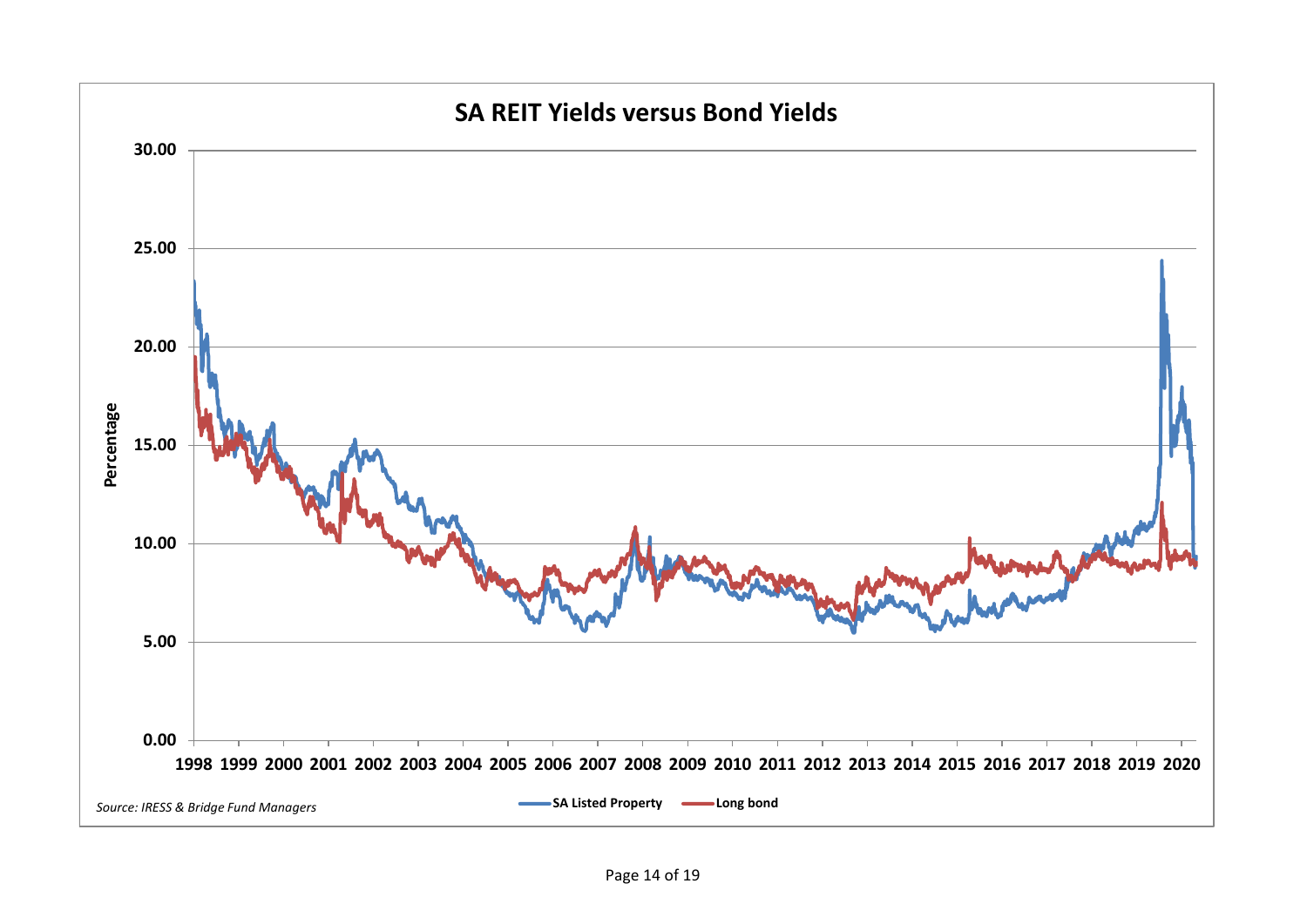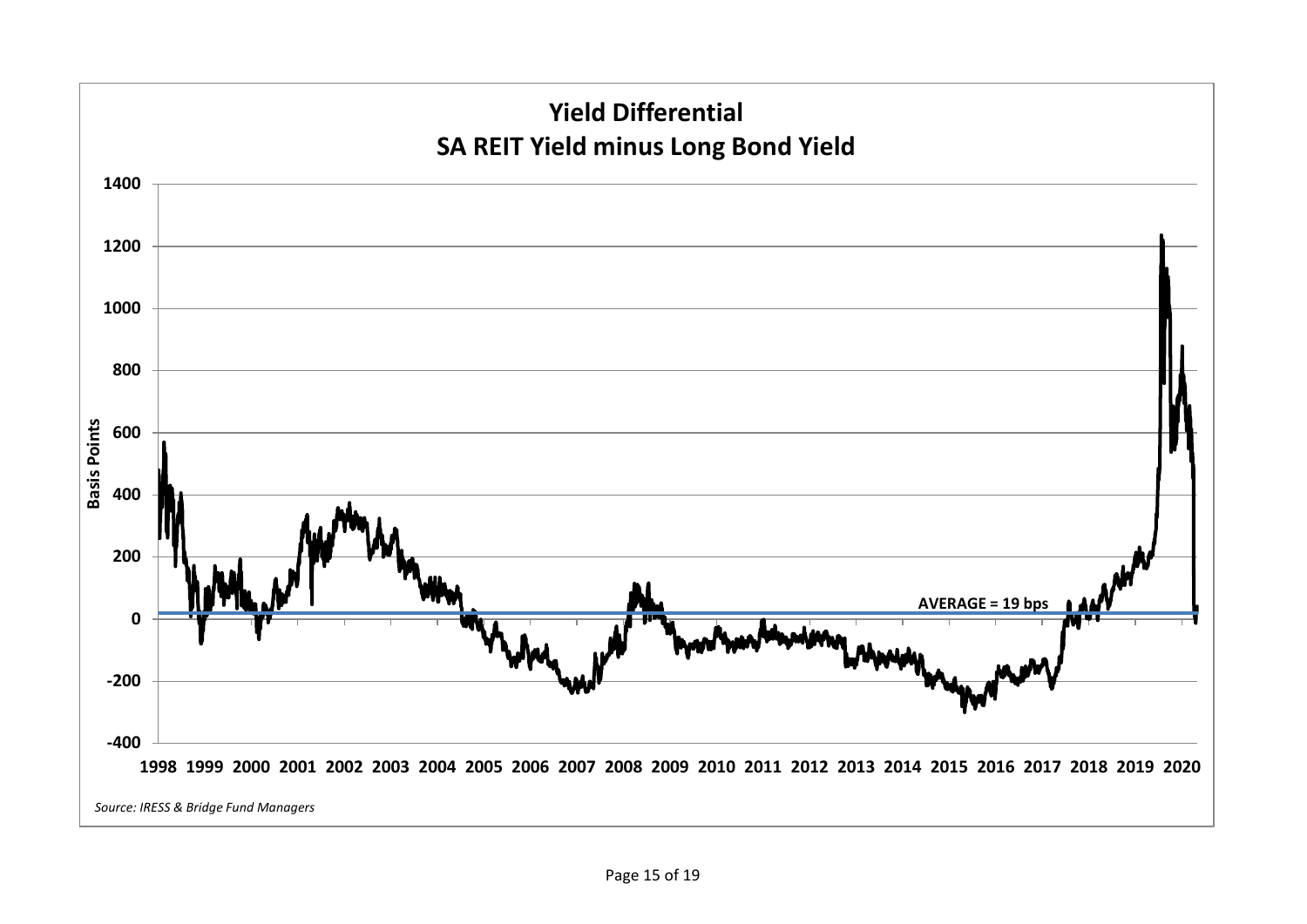![](_page_15_Figure_0.jpeg)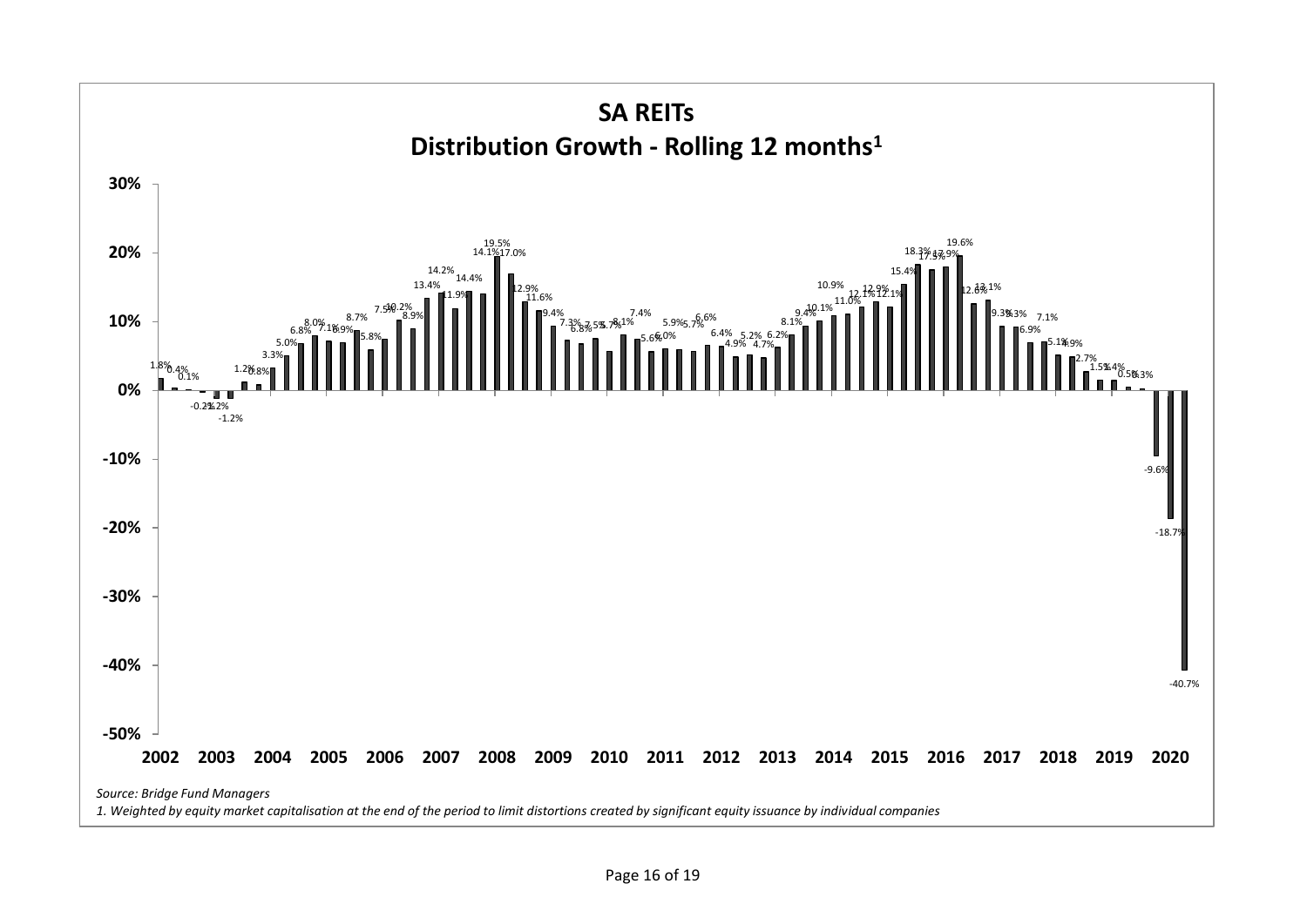![](_page_16_Figure_0.jpeg)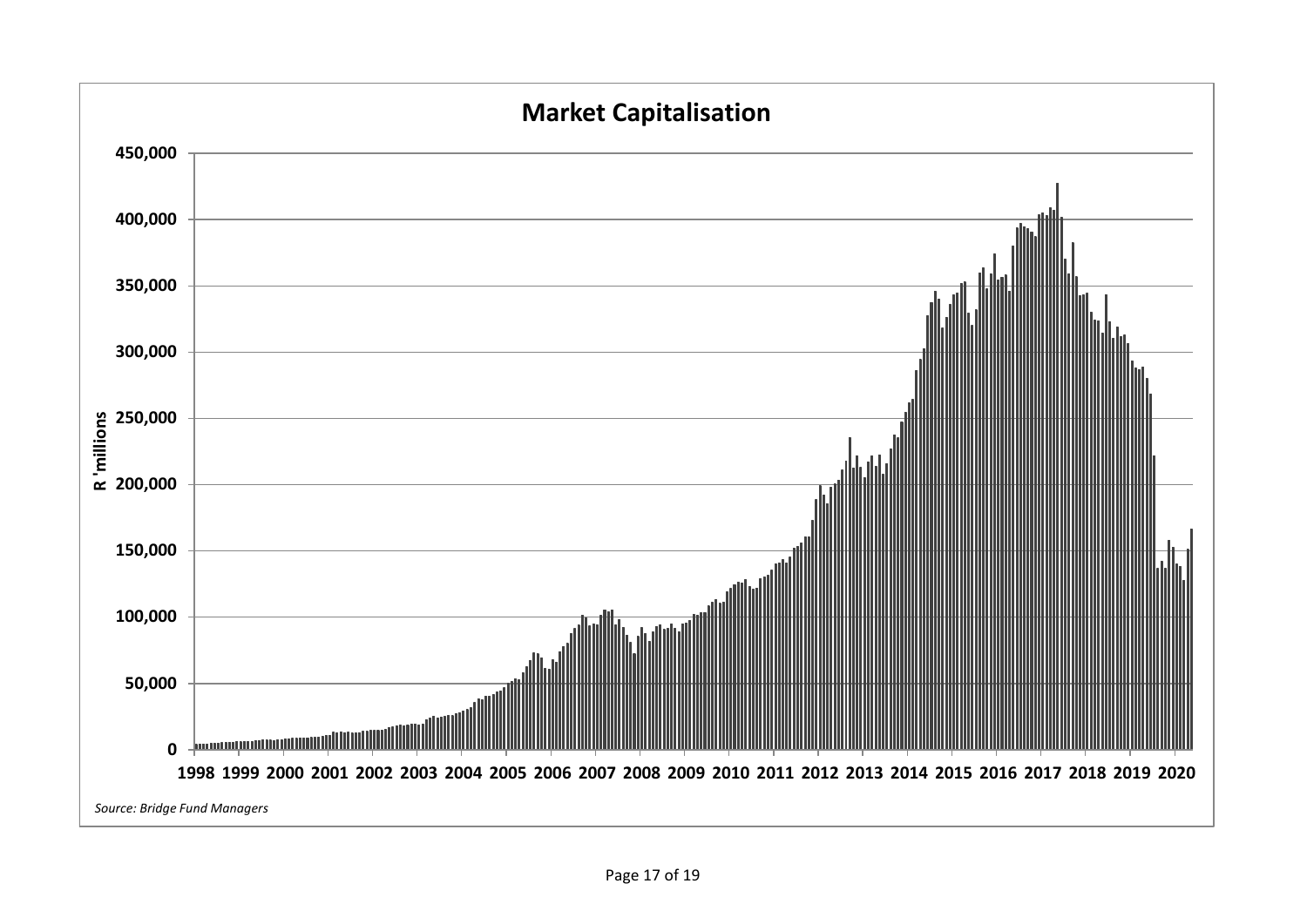![](_page_17_Figure_0.jpeg)